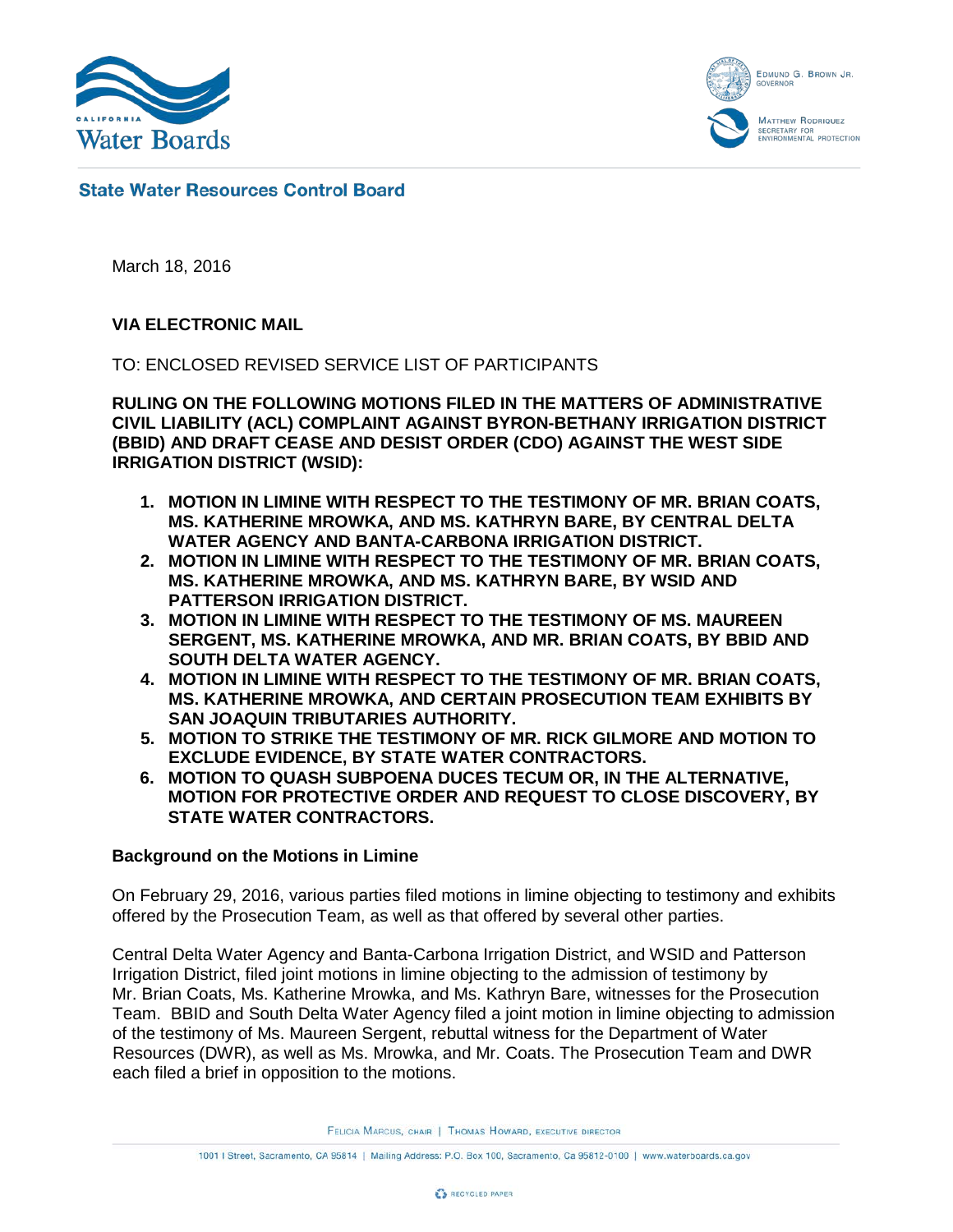San Joaquin Tributaries Authority filed a motion in limine objecting to the admission of testimony by Mr. Coats and Ms. Mrowka, and objecting to sixty-nine of the exhibits submitted by the Prosecution Team. The Prosecution Team's consolidated brief in opposition to all of the motions in limine responded to these arguments.

State Water Contractors filed a motion to strike specific portions of the testimony by Mr. Rick Gilmore, general manager for BBID. State Water Contractors also seek to exclude all evidence of water availability during time periods other than those specifically identified in the ACL complaint and draft CDO. BBID filed a response to State Water Contractors' motion.

## **Analysis**

Adjudicative proceedings before the State Water Resources Control Board (Board) are governed by Title 23 of the California Code of Regulations, section 648 et seq.; Chapter 4.5 of the Administrative Procedure Act (commencing with 11400 of the Government Code); sections 801 to 805 of the Evidence Code; and section 11513 of the Government Code. (Cal. Code Regs., tit. 23, § 648.) Sections 801 to 805 of the Evidence Code set requirements for expert and other opinion testimony. The Board is not bound in its proceedings by other technical rules relating to evidence and witnesses. (See Gov. Code § 11513, subd. (c); Cal. Code Regs., tit. 23, § 648.) Any relevant evidence shall be admitted if it is the sort of evidence on which responsible persons are accustomed to rely in the conduct of serious affairs. (Gov. Code § 11513, subd. (c).)

## *Qualifications of Expert Witnesses*

We are not bound in our proceedings by Evidence Code 720, which requires the court to qualify an expert witness prior to allowing him or her to testify. Rather, we may determine based on our review of the record, after the submission of all relevant evidence, whether the expert's opinion is "based on a matter (including [the expert's] special knowledge, skill, experience, training, and education) perceived by or personally known to the witness or made known to him at or before the hearing, whether or not admissible, that is of a type that reasonably may be relied upon by an expert in forming an opinion upon the subject to which his testimony relates…." (Evid. Code, § 801, subd. (b).)

The relaxation of strict rules of admissibility in administrative proceedings recognizes that the hearing officer has expertise in the subject matter, and makes both the legal and factual determinations. "There is less need for the gatekeeper to keep the gate when the gatekeeper is keeping the gate only for himself." (*United States v. Brown* (11th Cir. 2005) 415 F.3d 1257, 1269.) Because the hearing officer is "presumably competent to disregard that evidence which should be excluded or to discount that evidence which has lesser probative value, it makes little sense, as a practical matter, for a judge in that position to apply strict exclusionary evidentiary rules." (*Underwood v. Elkay Min., Inc.* (4th Cir. 1997) 105 F.3d 946, 949.)

[I]n an agency proceeding the gate keeping function to evaluate evidence occurs when the evidence is considered in decisionmaking rather than when the evidence is admitted. Even though it arises later in the administrative process than it does in jury trials, the [hearing officer's] duty to screen evidence for reliability, probativeness, and substantiality similarly ensures that final agency decisions will be based on evidence of requisite quality and quantity.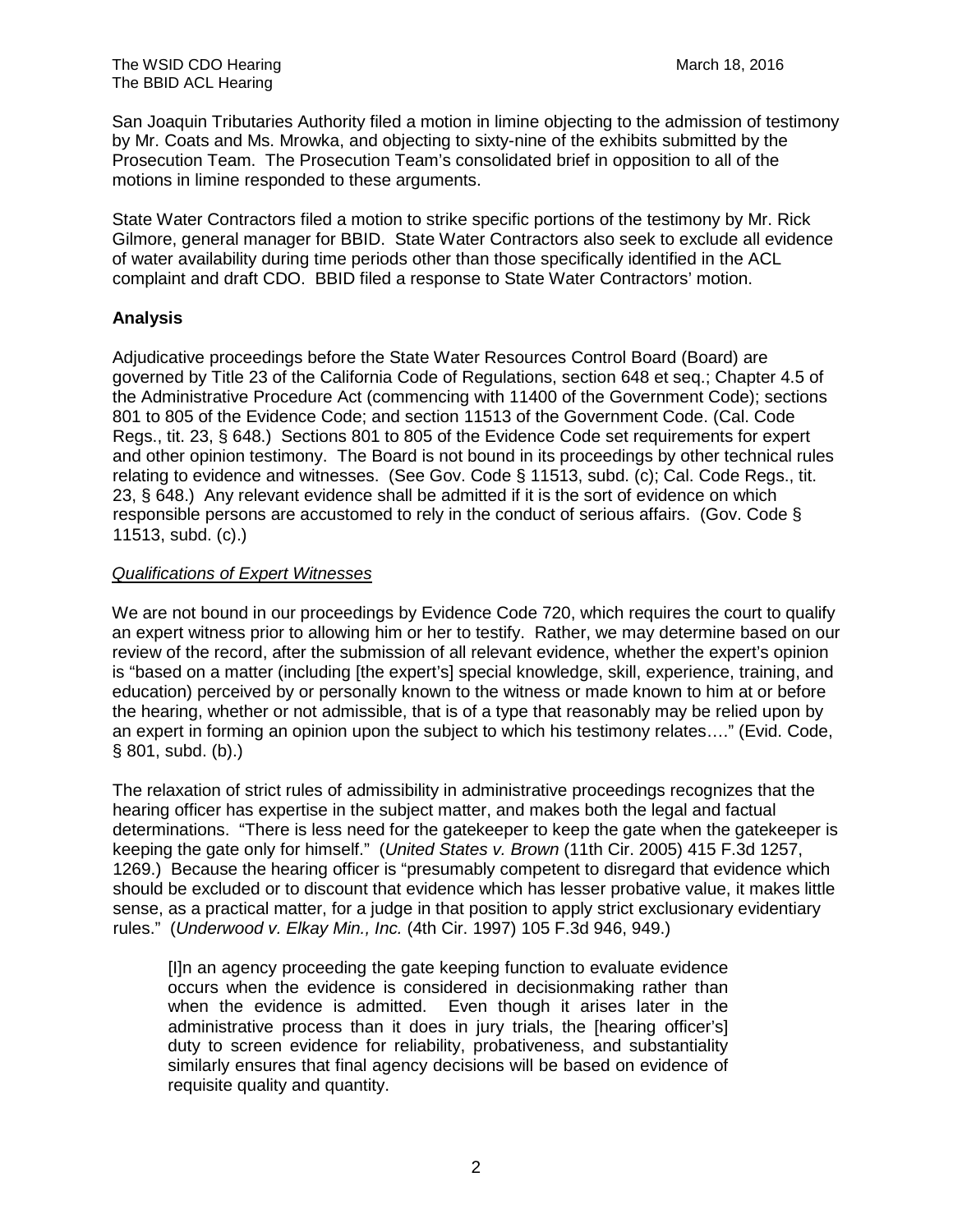(*U.S. Steel Min. Co., Inc. v. Director, Office of Workers' Compensation Programs, U.S. Dept. of Labor* (4th Cir. 1999) 187 F.3d 384, 389; see also *Banks v. IMC Kalium Carlsbad Potash Co.* (N.M. 2003) 77 P.3d 1014, 1022.)

We are, therefore, inclined to err on the side of admissibility, and consider whether the expert testimony is reliable, relevant, and comports with sections 801 through 805 of the Evidence Code upon our review of all of the evidence.

#### *New Scientific Technique*

The California Supreme Court held in *People v. Kelly* that admission of expert testimony based on a new scientific technique requires "a preliminary showing of general acceptance of the new technique in the relevant scientific community." (*Kelly* (1976) 17 Cal.3d 24, 30.) As explained in *Frye v. United States*, "while courts will go a long way in admitting expert testimony deduced from a well-recognized scientific principle or discovery, the thing from which the deduction is made must be sufficiently established to have gained general acceptance in the particular field in which it belongs." (*Frye* (D.C. Cir. 1923) 293 F. 1013, 1014.) The opposing parties assert that the water availability analysis conducted by the Prosecution Team is a new scientific technique subject to the *Kelly* test of admissibility.

At the outset, we do not consider the *Kelly/Frye* line of cases to apply to administrative proceedings of the Board. The reasons for applying the *Kelly* standard to control the admissibility of scientific evidence do not fully translate to the administrative context. "*Kelly* analysis is limited to situations where it will 'forestall the jury's uncritical acceptance of scientific evidence or technology that is so foreign to everyday experience as to be unusually difficult for laypersons to evaluate.'" (*People v. Mitchell* (2003) 110 Cal.App.4th 772, 783 [citing *People v. Venegas* (1998) 18 Cal.4th 47, 80].) We are not concerned here with the risk that a lay-jury will be unduly prejudiced by the "misleading aura of certainty which often envelops a new scientific process, obscuring its currently experimental nature." (*Kelly*, 17 Cal.3d at 32 [quoting *Huntingdon v. Crowley* (1966) 64 Cal.2d 647, 656.].)

Even if we were to consider a *Kelly*-type test for admissibility, we do not find that the water availability analysis conducted by the Prosecution Team qualifies as a "new scientific technique." The Prosecution Team's water availability analysis is essentially a supply-demand comparison. At issue in this case are disputes regarding the appropriate inputs in that comparison, but the scientific principle is readily understandable. If the demand for water exceeds supply, then water may be unavailable to certain right holders. The analysis does not appear "to provide some definitive truth which the expert need only accurately recognize and relay to the jury." (*People v. Stoll* (1989) 49 Cal.3d 1136, 1156.) Extensive evidence has been submitted challenging various aspects of the analysis, obviating any appearance that the procedure, itself, is infallible. We fully intend to consider, in detail, the accuracy and reliability of the Prosecution Team's water availability analysis.

As we have previously discussed, we are inclined to err on the side of admissibility. We will consider whether the proffered expert testimony is reliable, relevant, and comports with sections 801 through 805 of the Evidence Code in light of the record as a whole.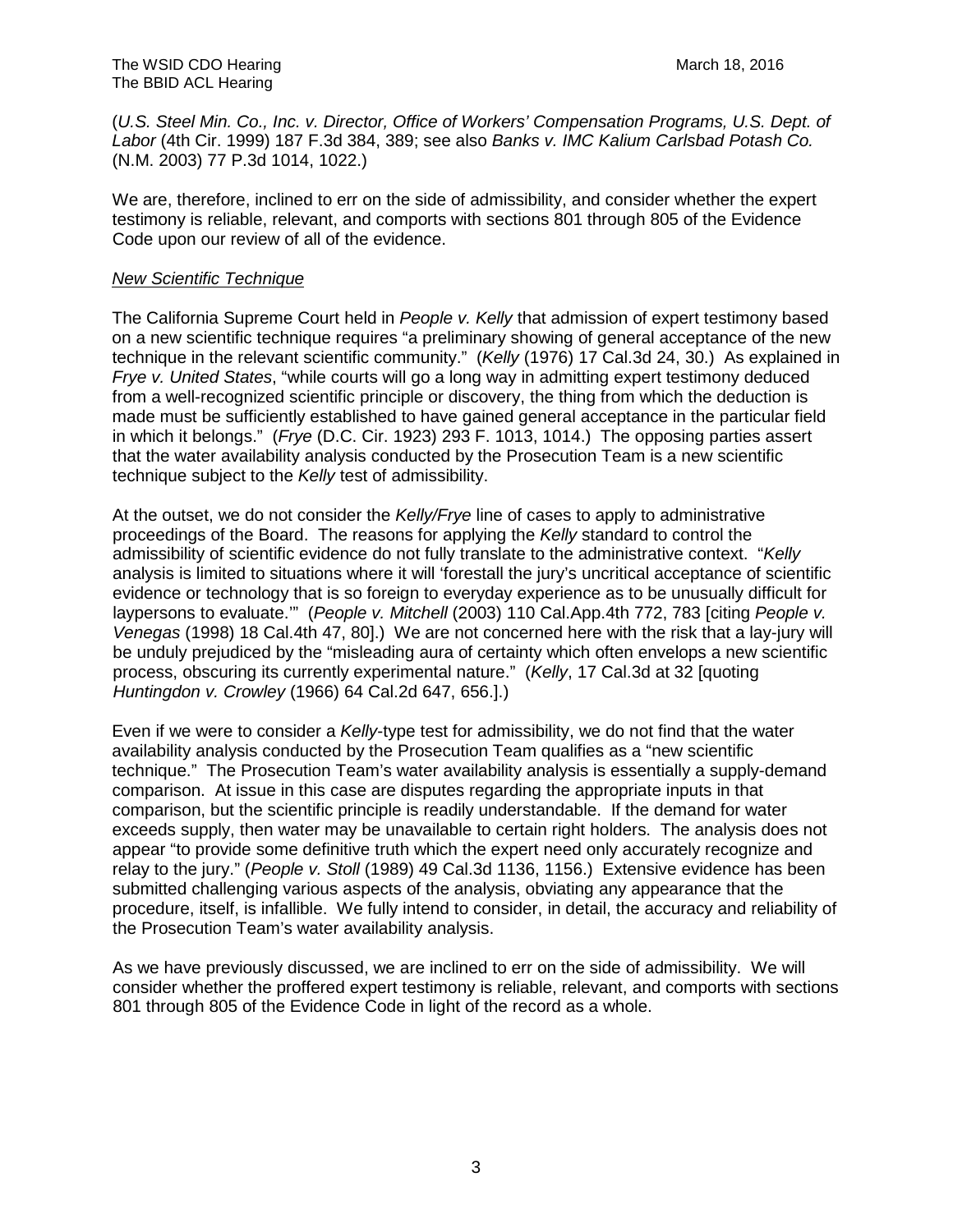#### *Legal Conclusions and Ultimate Issue Opinions*

The opposing parties object that the testimony offered by a number of the witnesses for the Prosecution Team includes legal conclusions that should not be admitted into evidence. We agree that some of the submitted testimony contains conclusory legal argument,but not all testimony that includes legal terms is inappropriate. A distinction must be made between testimony that is "helpful to a clear understanding of [the witness's] testimony," (Evid. Code, § 800), and that which does no more than make conclusory statements as to what the law is.

"Testimony in the form of an opinion that is otherwise admissible is not objectionable because it embraces the ultimate issue to be decided by the trier of fact." (Evid. Code, § 805.) Such an opinion is not improper if a foundation is laid by the witness as to the factors taken into account when forming the opinion on the ultimate issue. A witness may use statutory or other legal terms to frame their opinion, and doing so may be helpful for the decision-maker to understand the witnesses' testimony. An expert may "properly be called upon to aid the jury in understanding the facts in evidence even though reference to those facts is couched in legal terms" and may "refer to the law in expressing an opinion without that reference rendering the testimony inadmissible." (*Specht v. Jensen* (10th Cir. 1988) 853 F.2d 805, 809.) We are also not concerned here that an expert's opinion may unfairly prejudice a jury nor are we concerned that testimony as to legal opinions will "usurp" the role of the judge to instruct the jury on the law. (See *Suter v. General Acc. Ins. Co. of America* (D.N.J. 2006) 424 F.Supp.2d 781, 790-93.) We have the ability to distinguish and disregard testimony that is essentially legal argument.

The Prosecution Team responds that the testimony of their witnesses "is not legal argument, but rather each staff person's description of his or her understanding of the legal framework governing the Division's functions, and how that understanding guided staff decisions regarding water availability and these enforcement actions." (Prosecution Team's Opposition to Motions in Limine, p. 5:20-22.) We understand the Prosecution Team to mean that staff's understanding of the legal framework is relevant to explain decisions by staff in the methodology and inputs for its analysis of water availability, and is also relevant to other issues in the proceedings. If so, the testimony is admissible.

But some of the testimony offered by the Prosecution Team's witnesses appears to include conclusory legal assertions that will not assist us in making determinations of fact. We will not attempt to formulate a line-by-line exclusion of that testimony. Instead, we will simply disregard testimony that has no bearing on the facts to be determined, including conclusory testimony as to ultimate issues raised in these proceedings where the testimony does not make clear the underlying factual foundations for the opinion offered.

#### *Hearsay*

Relevant hearsay is admissible in adjudicative proceedings before the Board. Hearsay evidence may be used to supplement or explain other evidence, "but over timely objection [hearsay] shall not be sufficient in itself to support a finding unless it would be admissible over objection in civil actions." (Gov. Code, § 11513, subd. (d).) We decline to exclude or strike any evidence on the grounds that it is hearsay, but we will only consider relevant hearsay evidence subject to the limitations imposed by Government Code section 11513, subdivision (d).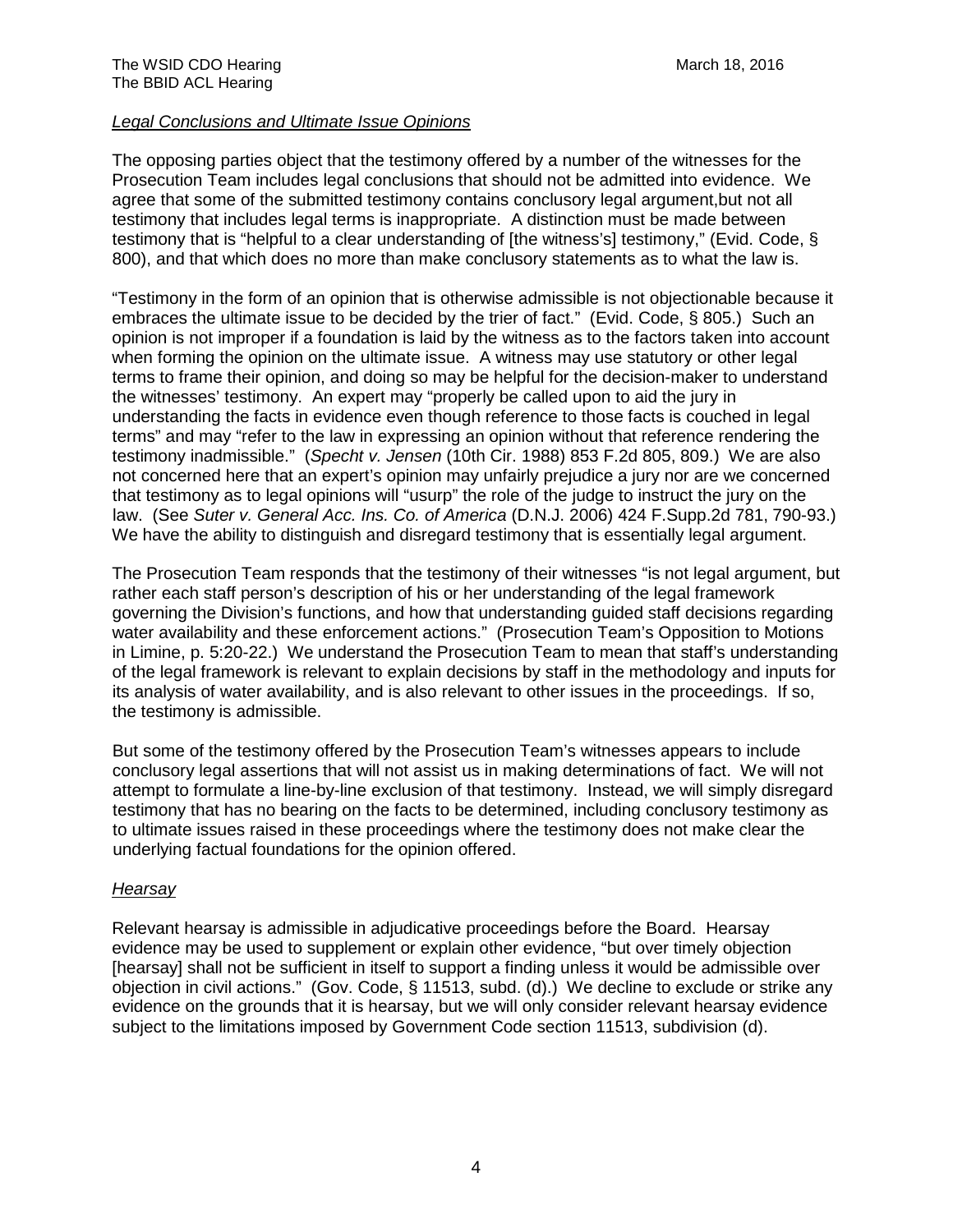## **1. Mr. Brian Coats**

The opposing parties object that Mr. Coats is not qualified to render expert testimony on the issue of water availability because he lacks the requisite "special knowledge, skill, experience, training, or education." Mr. Coats is a senior water resources control engineer with the Division of Water Rights, and supervisor of the enforcement unit. He has been employed by the Division for more than fifteen years. Mr. Coats has sufficient experience that his opinion is likely to bear some relevance to the matters at issue in this proceeding. We are not required to make a final determination of Mr. Coats' qualifications for rendering expert opinion on the water availability analysis prior to allowing him to testify during the hearing. We will consider his qualifications in our assessment of the reliability and relevance of his testimony.

We first note that a significant portion of Mr. Coats' testimony concerns the methodology used by the Prosecution Team to develop the water availability analysis. This testimony is not opinion testimony but factual testimony about the methods employed and the input used by Mr. Coats and other staff in that analysis. Though there are portions of Mr. Coats' testimony that introduce his opinion as to the accuracy and reliability of those methods, these opinions are interwoven with factual descriptions of the analysis. It is difficult to disentangle these factual observations from the opinions offered, and we decline to attempt to do so now. To the extent that we find Mr. Coats has offered conclusory legal opinions that do not assist us in our factual determinations, we will disregard them.

The opposing parties also argue that Mr. Coats' testimony during his deposition shows that the water availability analysis was based on unverified data and failed to account for relevant factors. They assert that, as a result, the opinions of the Prosecution Team's witnesses about the availability of water lack foundation and should be excluded.

The reliability of the water availability analysis conducted by the Prosecution Team is one of the primary factual issues raised by these proceedings. The Prosecution Team is relying on that analysis to carry their burden of proof in these enforcement actions. We will not attempt to address such a fundamental issue as a preliminary matter, but will make a determination after the close of the hearings and consideration all of the relevant evidence.

# **2. Ms. Kathryn Bare**

The Prosecution Team identifies Ms. Bare as an expert witness in its Notice of Intent to Appear. Her testimony includes both opinion testimony and factual testimony based on her direct perceptions. The opposing parties object that Ms. Bare lacks the qualifications necessary to testify as an expert regarding Water Code section 1211 and irrigation conveyance losses. The opposing parties also object that portions of Ms. Bare's testimony lack foundation and contain legal conclusions.

The opposing parties identify specific portions of Ms. Bare's testimony regarding Water Code section 1211 to which they object as lacking proper foundation, and reference portions of Ms. Bare's deposition as evidence of her lack of knowledge or opinion on matters included in her testimony. Some of the inconsistencies between Ms. Bare's written testimony, submitted on January 19, 2016, and her testimony during the deposition held on November 23, 2015, may be the result of differences in her personal knowledge at these two points in time, after reviewing evidence related to these proceedings in preparation of her testimony. But we are not likely to be persuaded that Ms. Bare acquired new expertise to allow her to offer opinions on matters she was not previously qualified to opine upon. We also take note that during Ms. Bare's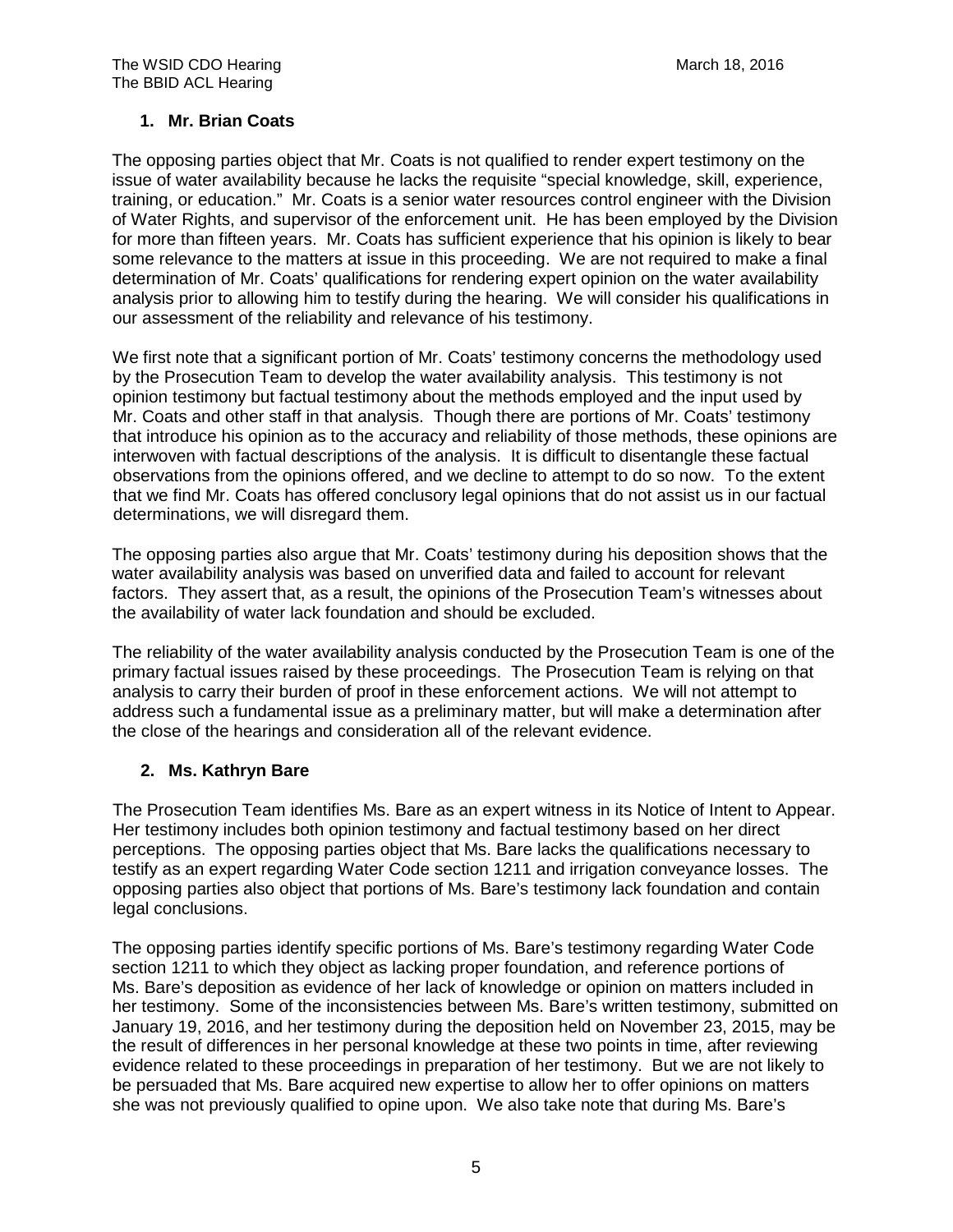deposition, Ms. Janelle Smith, representing the Division of Water Rights, objected to several questions as calling for legal conclusion from the deponent. However, the Prosecution Team now offers essentially the same testimony from Ms. Bare in their written submittal.

We conclude that the probative value of the portions of Ms. Bare's testimony to which the opposing parties object related to treated wastewater from the City of Tracy is outweighed by risk of prejudice to the other parties, and strike it from the record.<sup>[1](#page-5-0)</sup> We will not attempt a line-byline review of the remainder of Ms. Bare's testimony, but will consider Ms. Bare's knowledge, experience, and foundations for her opinions when considering the weight it should be assigned. We note that many of her statements appear to be based on documents offered into evidence, which cumulative testimony will not likely help our understanding or otherwise assist us. Other portions of her testimony may include legal conclusions that similarly do not advance our understanding of the facts. We will admit the remainder Ms. Bare's testimony (with the exception described above) and weigh its relevance and reliability upon the whole record.

#### **3. Ms. Katherine Mrowka**

The opposing parties object that the testimony of Ms. Mrowka lacks appropriate foundation because she did not conduct the water availability analysis herself, but relied upon the work of her staff.

Ms. Mrowka is a supervising water resources control engineer with the Division of Water Rights, where she has worked in various capacities since 1997. In total, she has been employed by the Board for almost thirty years. Ms. Mrowka also has a master's degree in water resources engineering. Ms. Mrowka states in her testimony that she became familiar with the supply and demand analysis conducted in 2014 and actively participated in the water availability analysis conducted by staff in 2015. In her deposition, Ms. Mrowka describes her supervision of staff with respect to the water availability analysis: "they evaluate the water supply situation and then the demand situation for demand for water full natural flow. And they will come to me with recommendations … we will discuss and make preliminary determinations whether or not there is sufficient supply for different classes of water rights. So I work with the staff with respect to those tasks." (WSID-0152, pp. 24-25.) In other portions of her deposition, Ms. Mrowka describes some of the technical aspects as to how the water availability analysis was conducted.

Based on the evidence that Ms. Mrowka was involved with and aware of the methods underlying the water availability analysis, we will not exclude any portion of her testimony. We will assign an appropriate weight to her opinions about the water availability analysis upon consideration of the whole record. The degree to which we can ascertain the bases for Ms. Mrowka's opinions, and the relevancy and reliability of those bases, will affect our ultimate conclusion as to whether her testimony is relevant and reliable.

The opposing parties also object that Ms. Mrowka offers legal conclusions throughout her testimony, including recommended language for inclusion in the cease and desist order against WSID. The proposed language embraces some of the ultimate issues to be decided in the proceeding, but it is not inadmissible on that basis. Given Ms. Mrowka's position and experience as the manager of the enforcement section for the Division of Water Rights, her testimony may assist us in our factual determinations related to an appropriate remedy if we determine that a CDO is warranted. We agree that a witness may not merely posit legal

<span id="page-5-0"></span> $1$  The stricken statements are identified in Exhibit WSID-173, in green underline, pages 3 through 5.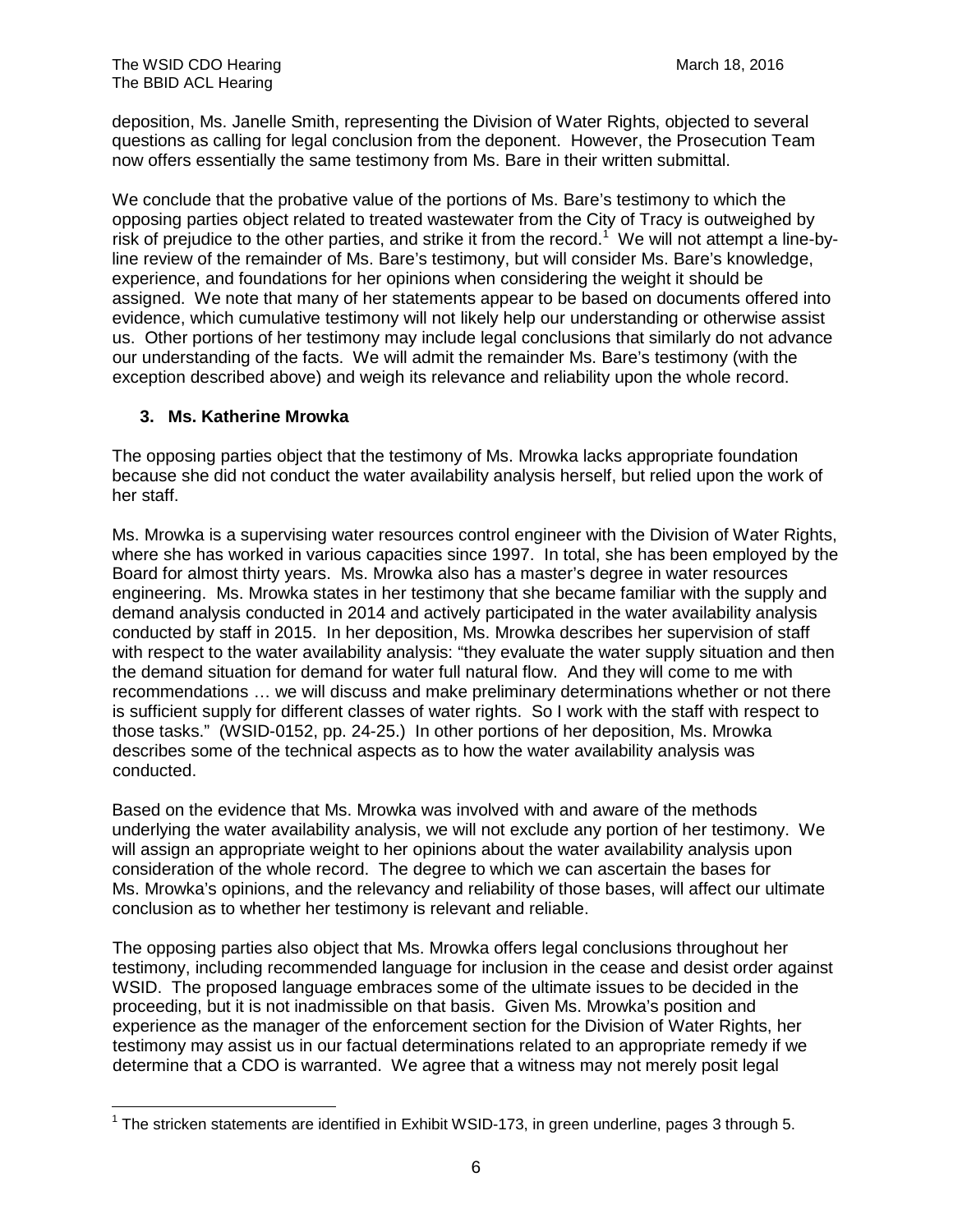conclusions as to how a matter should ultimately be resolved. Mere conclusions will not assist us in our determination. Ms. Mrowka's proposed language offers her opinion as to necessary terms to address the alleged threat of future unauthorized diversions by WSID. In considering this testimony, we will look to the bases and foundation for her proposal to determine whether her recommendations are relevant. We will disregard any testimony that we find to be entirely conclusory or lacking foundation.

Ms. Mrowka, Mr. Coats, and Mr. Jeffrey Yeazell all offer testimony as to the water availability analysis conducted by the Prosecution Team. The opposing parties object that their testimony is improperly cumulative, and describe it as "me too" testimony. However, the evidence suggests that each of these individuals had different roles in the creation and application of the water availability analysis. To the extent that the witnesses have different knowledge of the underlying facts or differences in experience, knowledge, and skill, their individual opinions may have independent probative value and are not unnecessarily cumulative. We encourage the parties to consolidate their testimony, however, to the extent possible to streamline the hearing process. Should we find any testimony during the hearing to be unnecessarily cumulative, we may exclude the testimony at that time.

## **4. Ms. Maureen Sergent**

BBID and South Delta Water Agency object to the admission of rebuttal testimony by Ms. Maureen Sergent regarding the legal effect of certain contracts executed between BBID and DWR. Ms. Sergent is a registered engineer in the State of California and has been employed by DWR since 1991. She is currently a senior engineer with the State Water Project Analysis Office. She states that she was directly involved in the negotiation of some of the referenced agreements between BBID and DWR.

Ms. Sergent appears to be testifying as to DWR's understanding of these legal agreements or the intent of DWR in entering the contracts based on her personal knowledge. Whether or not the subjective understanding of DWR and its staff is relevant to interpretation of the contracts or other issues raised by these proceedings is a matter we will consider at an appropriate time. If we find that Ms. Sergent is merely offering her conclusory opinion as to the legal import of the contracts, we will disregard that portion of her testimony.

## **5. Post-June 12 Evidence**

BBID and Central Delta Water Agency characterize the proceeding against BBID as adjudicative review of an agency's decision. On that premise, they argue that any evidence post-dating the June 12, 2015 issuance of the Notice of Unavailability of Water by the Board should be excluded from evidence in this proceeding because it was not a part of the record for the Notice. Our consideration of the ACL complaint against BBID is not a proceeding for administrative review of the Notice of Unavailability of Water. The Notice was not an order or decision of the Board. We are not bound by the conclusions in the Notice and do not treat the Notice has having established the availability or unavailability of water for appropriation for purposes of this proceeding. Nor does the allegation that BBID engaged in a trespass under Water Code § 1052 depend upon the Notice. Therefore, we are not limited in our consideration of evidence that was available to the Board or the Board's staff prior to June 12, 2015.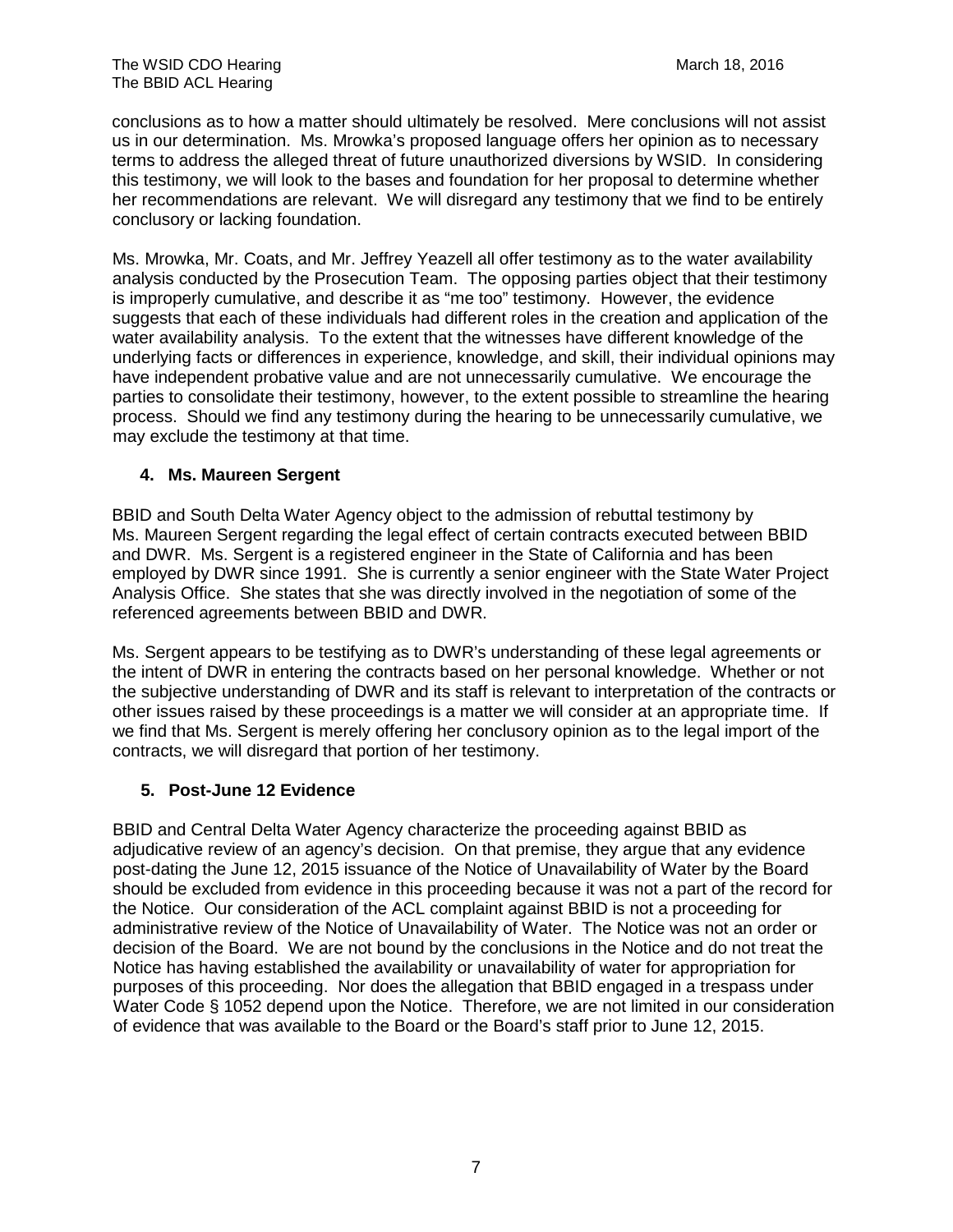## **6. Specific Prosecution Team Exhibits**

San Joaquin Tributaries Authority objects to the admission of a number of exhibits offered by the Prosecution Team as irrelevant, unreliable, and hearsay evidence. These exhibits include news articles; an official press release; drought-related orders issued by the Governor; Board notices, orders and correspondence; studies, graphs, charts, maps, and other data; and Board licenses, water right forms, CEQA documents, and planning materials.

To the extent that San Joaquin Tributaries Authority objects to the admission of these exhibits as hearsay, we decline to exclude or strike any evidence on that basis. We will only consider evidence properly identified as hearsay subject to the limitations imposed by Government Code section 11513, subdivision (d). The Prosecution Team also asserts that some of these materials are not offered for the truth of the matter stated, but as evidence of WSID and BBID's knowledge of certain matters.

San Joaquin Tributaries Authority also objects to many of the exhibits on the basis that they are not relevant to the question of whether BBID or WSID unlawfully diverted water in 2015. However, the issues raised in these proceedings are broader in scope. Phase 2 of the hearing on the ACL complaint against BBID addresses whether the Board should impose administrative civil liability against BBID and, if so, in what amount and on what bases. Factors relevant to this determination include the extent of harm caused by the alleged violation, the nature and persistence of the alleged violation, the length of time over which the alleged violation occurred, and the corrective actions, if any, taken by BBID. Phase 2 of the hearing on the draft CDO against WSID also addresses other issues, including whether there is a future threat of unlawful diversions by WSID.

We will, however, carefully consider the relevance of each of the exhibits prior to relying on any one of them.

## **7. Mr. Rick Gilmore**

State Water Contractors moved to strike portions of the testimony by Mr. Rick Gilmore, general manager for BBID, that is based on information outside of the record. Mr. Gilmore testifies as to the contents of studies and other work conducted by CH2M Hill. At least one report by CH2M Hill was submitted into evidence by both BBID and State Water Contractors. (See BBID-218; SWC-5) Mr. Gilmore seems to reference other work conducted by CH2M Hill on behalf of BBID, of which no documentation has been offered.

Although the Board may admit hearsay into evidence, Mr. Gilmore offers hearsay as to another expert's opinion, which opinion is not documented in any written report, nor is the expert available to testify or to be cross-examined about the bases for that opinion. Mr. Gilmore's description of CH2M Hill's work suggests that the analyses may be very relevant to this proceeding, but without any indicia of reliability as to Mr. Gilmore's account of that opinion, this hearsay is not the "sort of evidence on which responsible persons are accustomed to rely in the conduct of serious affairs." (Gov. Code, § 11513, subd. (c).) BBID objects that Mr. Gilmore does not offer his comments about "the report" to prove the truth of the contents, but only to "show BBID's impression of water availability in June 2015." (BBID's Opposition to SWRC's Motion to Strike Testimony of Rick Gilmore, p. 1:17-21.) Therefore, we will admit the testimony by Mr. Gilmore that recounts the expert opinions of CH[2](#page-7-0)M Hill,<sup>2</sup> but only for the purpose of

<span id="page-7-0"></span> $2$  The relevant testimony is located as follows: BBID-201, p. 8:24-26 and p. 9:9-12.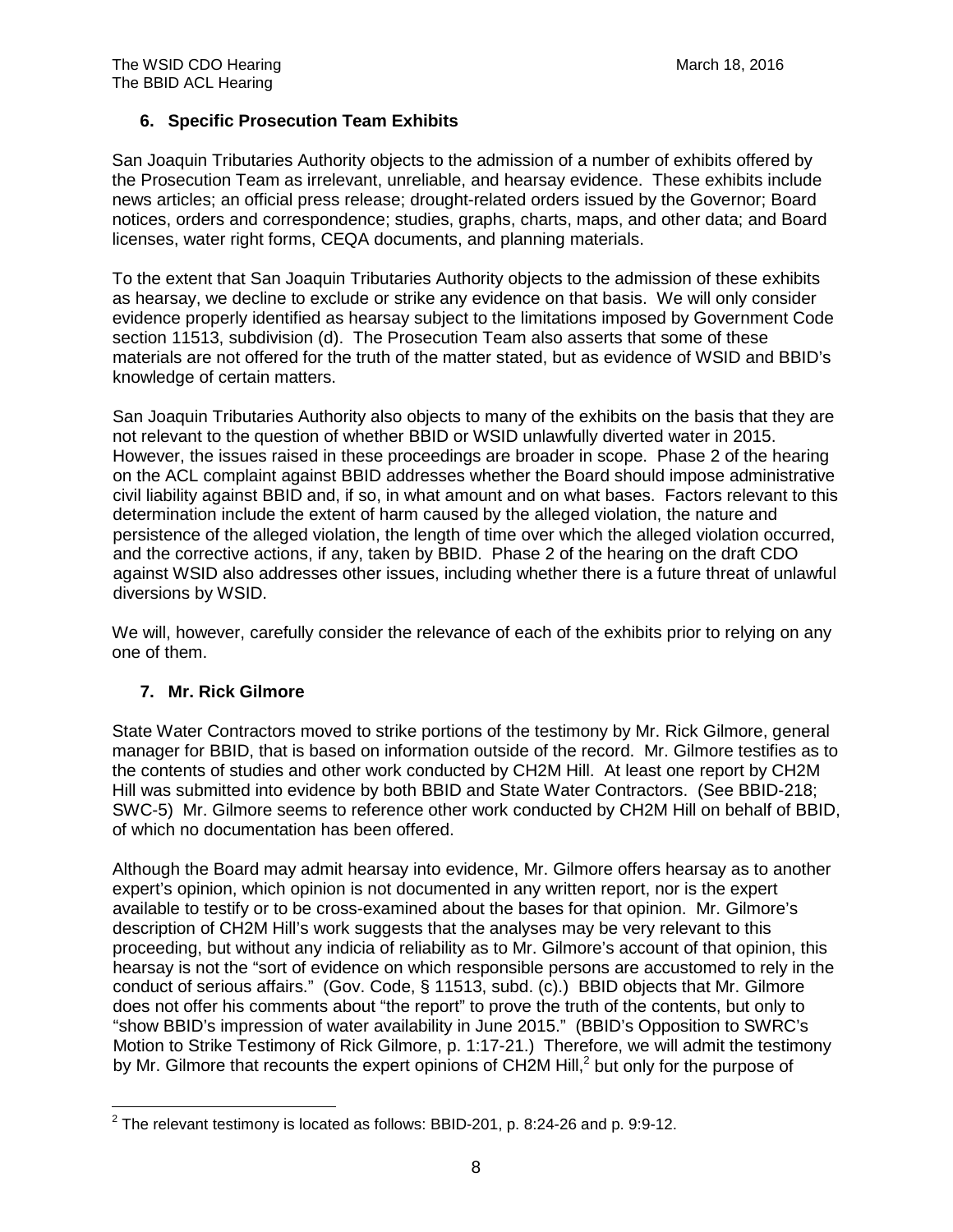demonstrating BBID's understanding of water availability at the time of diversion in June 2015 and not for the truth of the matter.

## **8. Evidence of Water Availability**

State Water Contractors seeks to exclude all evidence of water availability other than that from June 13 through June 25, 2015, and after May 1, 2015, in the respective proceedings. We disagree with the underlying premise that the legality of the diversions of water that occurred during these discrete time periods during 2015 is the only key issue raised by these proceedings. As described above, other issues are identified in the hearing notices, including the nature and persistence of the alleged unauthorized diversions and the threat of future unauthorized diversions.

We also find that historical information about water availability may be relevant to the scope of the water rights under which BBID and WSID claim to have diverted, and conditions in the Delta absent operation of the Projects. Although direct testimony and cross-examination related to this historical information may take considerable time during the hearing, this information is likely to be of some importance to our decision-making.

## **Conclusion on Evidentiary Motions**

The Board generally prefers to admit all relevant evidence, applying the more liberal standards applicable to administrative proceedings. "In a nonjury trial, whether in the district court or before an administrative law judge, little harm can result from the reception of evidence that could perhaps be excluded. This is so because the judge, trial or administrative, is presumably competent to screen out and disregard what he thinks he should not have heard, or to discount it for practical and sensible reasons." (*Multi-Med. Convalescent v. NLRB* (4th Cir. 1977) 550 F.2d 974, 977.) Therefore, we neither deny nor grant the motions at this time except to refrain from excluding the contested evidence (with the exceptions already described). We consider many of the arguments raised by the parties to have merit, and appreciate the detailed briefings on these issues. In keeping with the flexibility offered by administrative proceedings, we will defer our final decisions on the remaining evidentiary matters until such time when the entire record is before us and we have the opportunity to carefully consider all of the evidence.

## **Motion for to Quash Subpoena Duces Tecum by State Water Contractors**

On March 1, 2016, BBID served a subpoena duces tecum on the State Water Contractors seeking the production of a broad scope of documents related to water availability in the Delta in 2015. On March 9, 2016, the State Water Contractors filed a motion to quash the subpoena, or in the alternative a motion for protective order, and a request to close discovery in these proceedings.

On March 9, 2016, we issued a procedural ruling that addressed all of the motions for protective orders that were outstanding at that time. We granted the motions and vacated the notices of deposition, requests for documents, and subpoenas duces tecum. Our reasoning in that ruling equally applies to State Water Contractor's motion addressed here. In addition, to the extent the subpoena requests documents outside the scope of the State Water Contractor's rebuttal evidence, BBID need not have waited until March 1, 2016, to request those documents.

We hereby **vacate** the subpoena duces tecum served on the State Water Contractors by BBID dated March 1, 2016.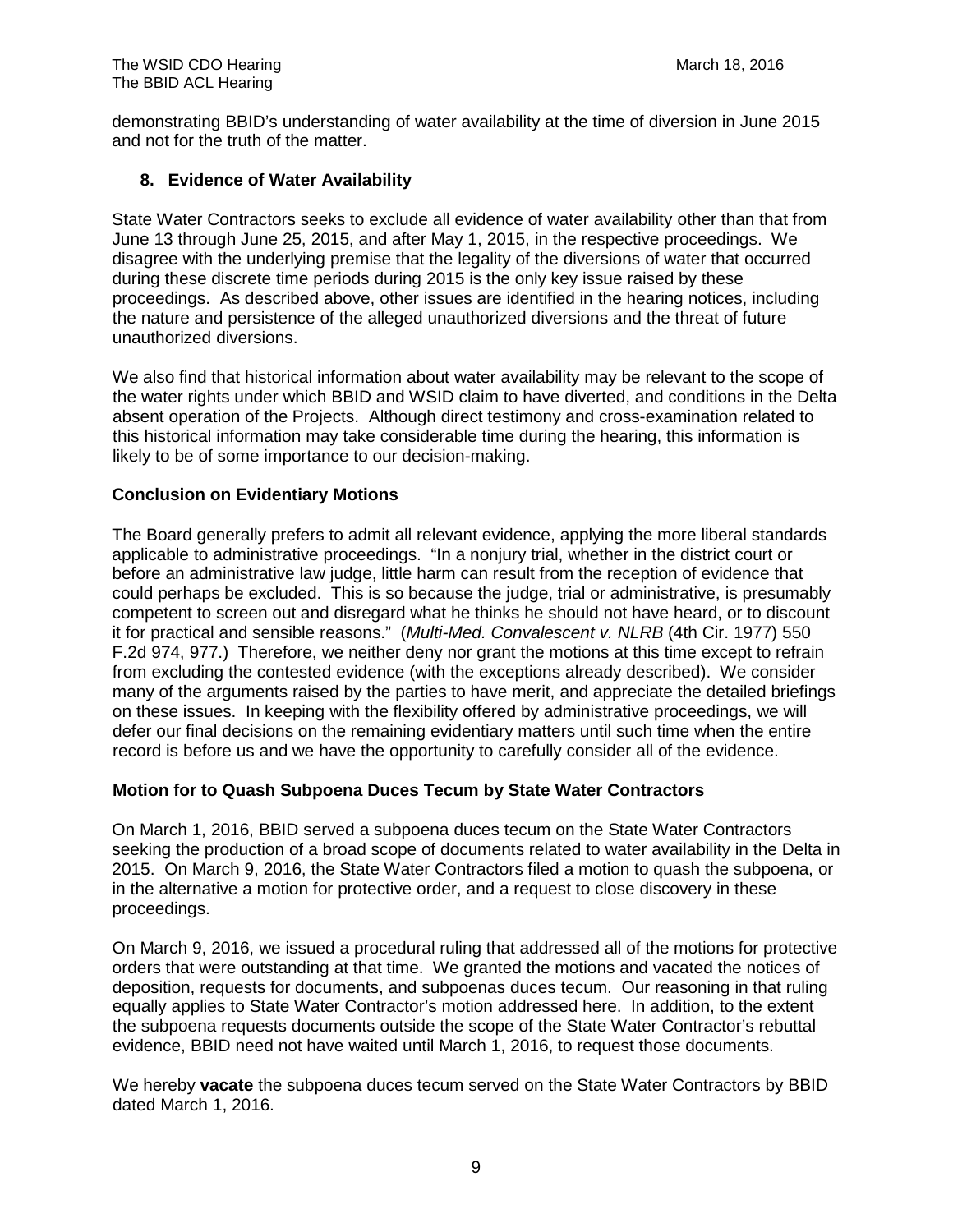State Water Contractors also requests that we close discovery in these proceedings to prevent the issuance of additional subpoenas or other discovery requests by any of the parties. We find that such an order is appropriate, certainly at this point, only days from the start of the evidentiary hearing. Absent our express permission, the parties are prohibited from seeking any additional discovery of other parties or non-parties in these proceedings.

Sincerely,

*Original Signed By Original Signed By*

\_\_\_\_\_\_\_\_\_\_\_\_\_\_\_\_\_\_\_\_\_\_\_\_\_\_\_ \_\_\_\_\_\_\_\_\_\_\_\_\_\_\_\_\_\_\_\_\_\_\_\_\_\_\_\_ Frances Spivy-Weber, Vice-Chair Tam M. Doduc, Board Member<br>
WSID Hearing Officer SBID Hearing Officer WSID Hearing Officer

Enclosures: Revised Service Lists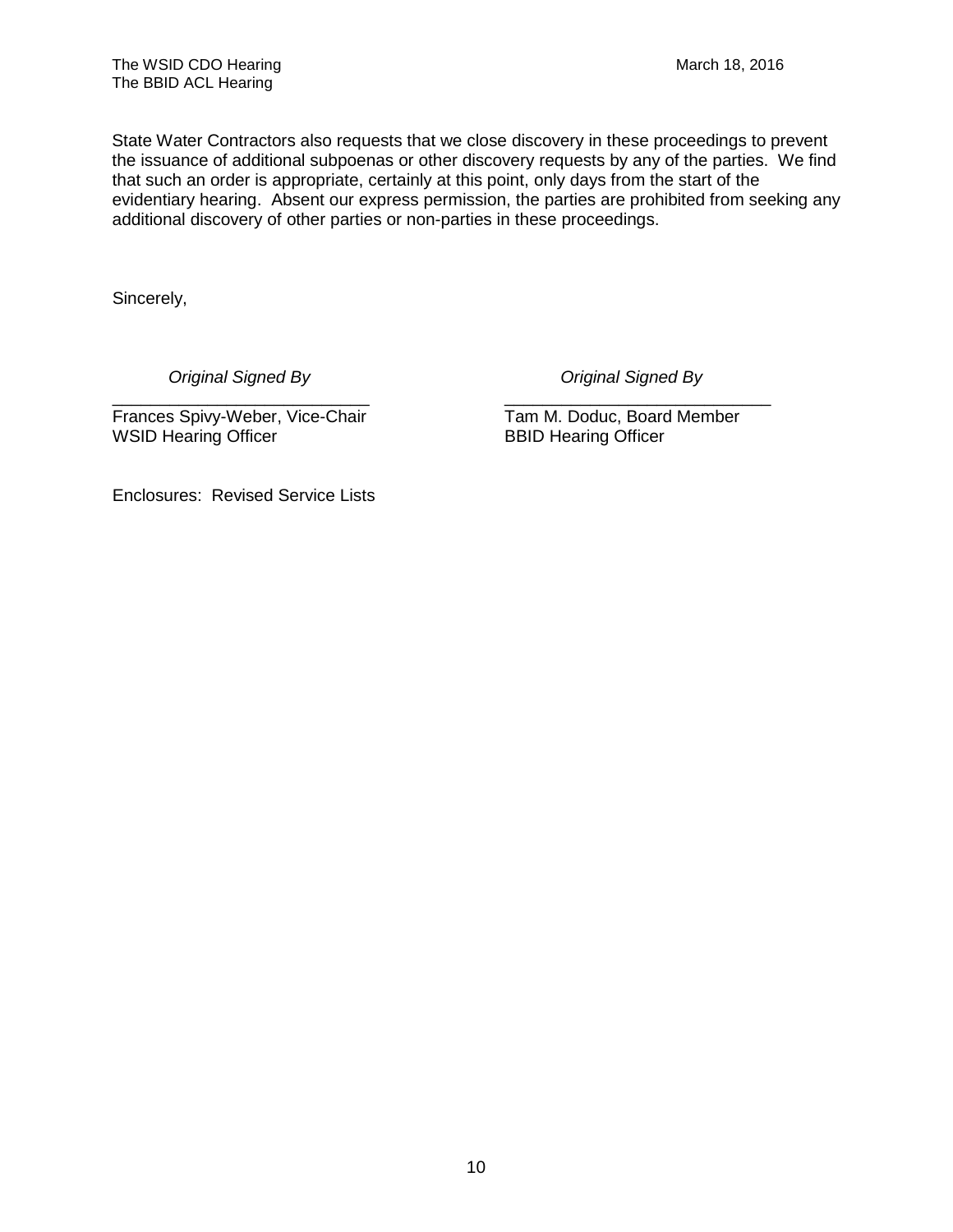#### **SERVICE LIST OF PARTICIPANTS THE WEST SIDE IRRIGATION DISTRICT CEASE AND DESIST ORDER HEARING (October 8, 2015, Revised 12/18/15)**

Parties

THE FOLLOWING **MUST BE SERVED** WITH WRITTEN TESTIMONY, EXHIBITS AND OTHER DOCUMENTS. (All have AGREED TO ACCEPT electronic service, pursuant to the rules specified in the hearing notice.)

 $\mathbf{r}$ 

| <b>DIVISION OF WATER RIGHTS</b><br><b>Prosecution Team</b><br>Andrew Tauriainen, Attorney III<br><b>SWRCB Office of Enforcement</b><br>1001   Street,<br>16th Floor<br>Sacramento, CA 95814<br>Andrew.Tauriainen@waterboards.ca.gov | THE WEST SIDE IRRIGATION DISTRICT<br>Jeanne M. Zolezzi<br>Karna Harrigfeld<br>Janelle Krattiger<br>Herum\Crabtree\Suntag<br>5757 Pacific Ave., Suite 222<br>Stockton, CA 95207<br>jzolezzi@herumcrabtree.com<br>kharrigfeld@herumcrabtree.com<br>jkrattiger@herumcrabtree.com                |
|-------------------------------------------------------------------------------------------------------------------------------------------------------------------------------------------------------------------------------------|----------------------------------------------------------------------------------------------------------------------------------------------------------------------------------------------------------------------------------------------------------------------------------------------|
| <b>STATE WATER CONTRACTORS</b><br>Stephanie Morris<br>1121 L Street, Suite 1050<br>Sacramento, CA 95814<br>smorris@swc.org                                                                                                          | <b>WESTLANDS WATER DISTRICT</b><br>Daniel O'Hanlon<br>Rebecca Akroyd<br>Kronick Moskovitz Tiedemann & Girard<br>400 Capitol Mall, 27th Floor<br>Sacramento, CA 95814<br>dohanlon@kmtg.com<br>rakroyd@kmtg.com<br>Philip Williams of Westlands Water District<br>pwilliams@westlandswater.org |
| <b>SOUTH DELTA WATER AGENCY</b><br>John Herrick, Esq.<br>Dean Ruiz<br>4255 Pacific Ave., Suite 2<br>Stockton, CA 95207<br>jherrlaw@aol.com<br>dean@hprlaw.net                                                                       | <b>CENTRAL DELTA WATER AGENCY</b><br>Jennifer Spaletta<br>Spaletta Law PC<br>PO Box 2660<br>Lodi, CA 95241<br>jennifer@spalettalaw.com<br>Dante Nomellini and Dante Nomellini, Jr.<br>Nomellini, Grilli & McDaniel<br>ngmplcs@pacbell.net<br>dantejr@pacbell.net                             |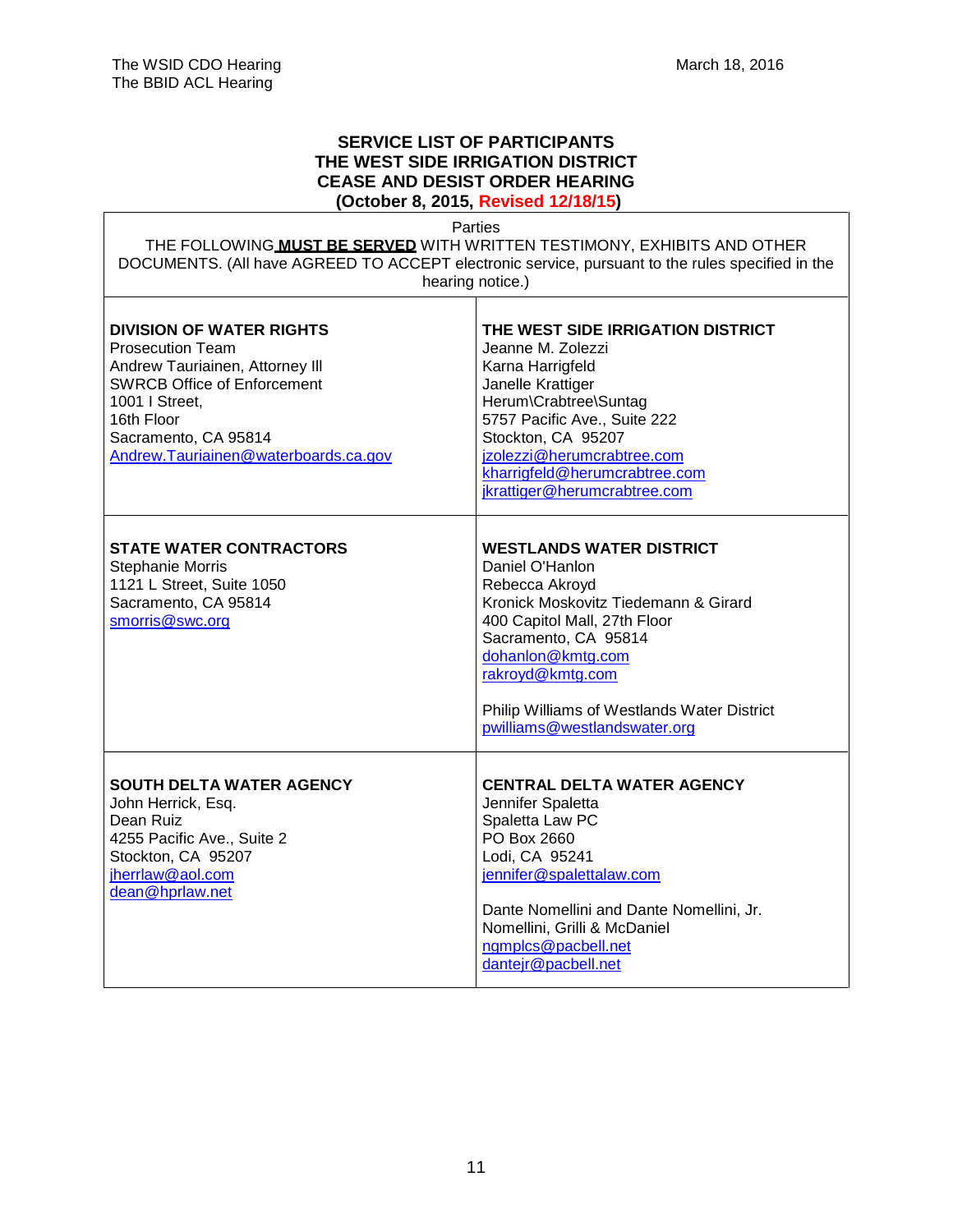| CITY AND COUNTY OF SAN FRANCISCO<br>Jonathan Knapp<br>Office of the City Attorney<br>1390 Market Street, Suite 418<br>San Francisco, CA 94102<br>jonathan.knapp@sfgov.org | <b>SAN JOAQUIN TRIBUTARIES AUTHORITY</b><br>Valerie Kincaid<br>O'Laughlin & Paris LLP<br>2617 K Street, Suite 100<br>Sacramento, CA 95814<br>vkincaid@olaughlinparis.com<br>towater@olaughlinparis.com<br>(revised 12/18/15) |
|---------------------------------------------------------------------------------------------------------------------------------------------------------------------------|------------------------------------------------------------------------------------------------------------------------------------------------------------------------------------------------------------------------------|
| <b>CALIFORNIA DEPARTMENT OF WATER</b>                                                                                                                                     | <b>BYRON BETHANY IRRIGATION DISTRICT</b>                                                                                                                                                                                     |
| <b>RESOURCES</b>                                                                                                                                                          | Daniel Kelly                                                                                                                                                                                                                 |
| Robin McGinnis, Attorney                                                                                                                                                  | Somach Simmons & Dunn                                                                                                                                                                                                        |
| PO Box 942836                                                                                                                                                             | 500 Capitol Mall, Suite 1000,                                                                                                                                                                                                |
| Sacramento, CA 94236-0001                                                                                                                                                 | Sacramento, CA 95814                                                                                                                                                                                                         |
| robin.mcginnis@water.ca.gov                                                                                                                                               | dkelly@somachlaw.com                                                                                                                                                                                                         |

# **SERVICE LIST OF PARTICIPANTS BYRON-BETHANY IRRIGATION DISTRICT ADMINISTRATIVE CIVIL LIABILITY HEARING**

**(09/02/15; Revised: 09/10/15; Revised 10/06/15; Revised 10/22/15, 12/18/15)**

#### **PARTIES**

THE FOLLOWING **MUST BE SERVED** WITH WRITTEN TESTIMONY, EXHIBITS AND OTHER DOCUMENTS. (All have AGREED TO ACCEPT electronic service, pursuant to the rules specified in the hearing notice.)

Τ

| <b>Division of Water Rights</b>      | <b>Byron Bethany Irrigation District</b> |
|--------------------------------------|------------------------------------------|
| Prosecution Team                     | Daniel Kelly                             |
| Andrew Tauriainen, Attorney III      | Somach Simmons & Dunn                    |
| <b>SWRCB Office of Enforcement</b>   | 500 Capitol Mall, Suite 1000,            |
| l 1001 I Street.                     | Sacramento, CA 95814                     |
| l 16th Floor                         | dkelly@somachlaw.com                     |
| Sacramento, CA 95814                 |                                          |
| andrew.tauriainen@waterboards.ca.gov |                                          |
|                                      |                                          |